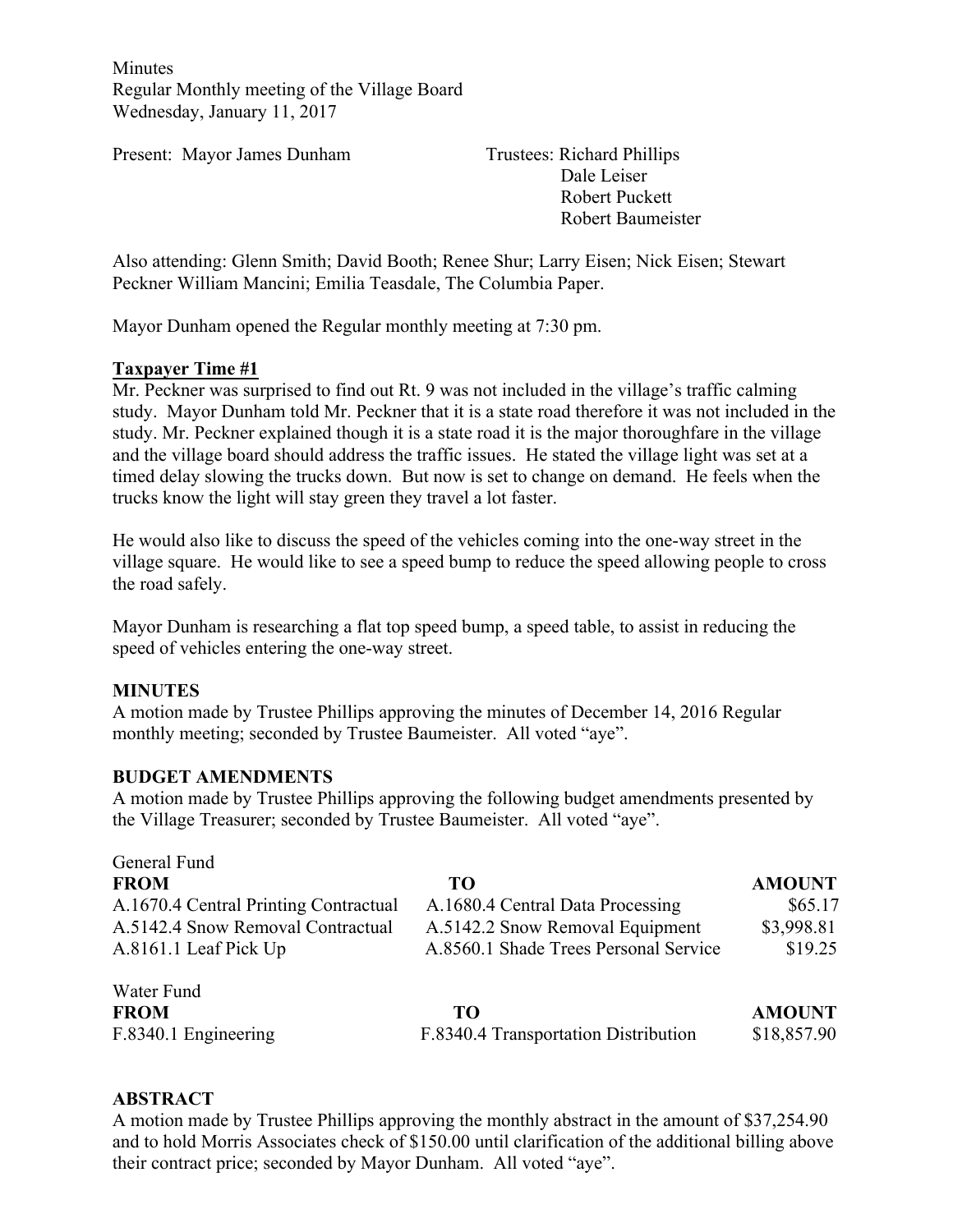### **TREASURER'S REPORT**

Trustee Puckett made a motion approving the monthly Treasurer's report; seconded by Trustee Leiser. All voted "aye".

### **FIRE DEPARTMENT**

Larry Eisen reported 5 calls, 2 Drills and 3 Detail. The monthly fire incident report was received with the officer's meeting minutes. As of January 1, 2017 Columbia County assigned new truck ID numbers. 35-2 is now 35-12 (read as 3,1,5,2) 35-1 is now 35-13 (read as 3,5,1,3) LED Light on Fire House Sign- Larry thanked Dave for calling Scheriff Electric and obtaining a quote of \$645.00 to install a ground level LED light with a dusk to dawn sensor. Trustee Phillips would like to table until the spring when the light can be installed.

### **DPW**

Dave reported several items conducted during the month: the ice rink was installed at Rothermel Park, snow and ice removal during the storms, removal of residents Christmas trees and the removal of the village's Christmas decorations in the village square. Fairpoint Communications and Tom Butcher, Homstead Tree Service assisted with the lights in the trees.

Trustee Puckett requested the DPW install a new railing along the wall as you go up the stairs to the second floor of the Village Hall. This will include extending a railing over the first set of stairs. Dave will contact Glenn Smith for the code requirements for the height of the railing. Dave noted he will add coasters to the doors under the stage to prevent further scraping of the floor.

Highway Garage**-**Elite Builders, Brad Walsh, installed the gutters on the highway garage per the quote \$2,152. He was \$140 cheaper than the quote received from Dustin Winn. Dave stated there is an issue with the electrical outlets in his office. One Way Construction needs to be notified; Glenn stated he did not receive an electrical inspection on the DPW garage.

Well No. 1 & 3-Smith Well Drilling last cleaned Well 1 in 1997 and Well 3 in 2004. Trustee Leiser requested he clean both wells.

William Street Design-A meeting with Brendon Fitzgerald from Hudson Valley Engineering is scheduled for January. Trustee Leiser will meet with Mayor Dunham and Brendon Fitzgerald to discuss the replacements of the water lines.

### **CODE ENFORCEMENT OFFICER**

The CEO/ZEO's monthly report was received with \$365.00 of fees collected.

NYS Unified Solar Permit-Glenn recommends adopting the NYS Unifies Solar Permit recommended by NYSERDA. The following Resolution was made by Mayor Dunham; seconded by Trustee Phillips. All voted "aye"

WHEREAS, New York State has developed a unified solar photovoltaic permitting process designed to streamline municipal permitting which will reduce costs for solar projects and support the growth of clean energy jobs across the state, and

WHEREAS, the Village of Kinderhook is desirous of participating in the unified permitting process, thereby increasing the Village's eligibility for various incentives and grants through the New York state Energy Research and Development Authority; now, therefore, be it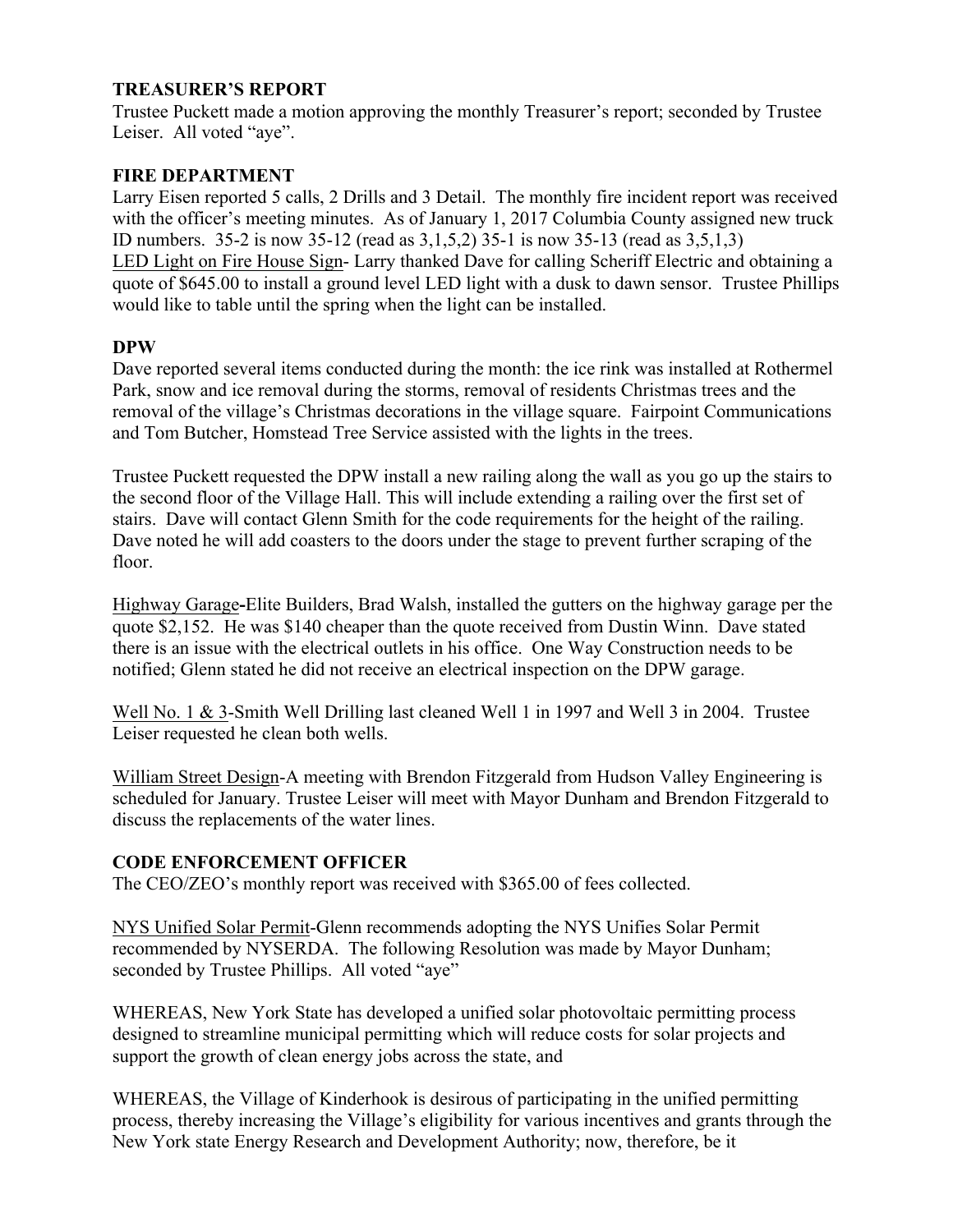RESOLVED, that the Village of Kinderhook adopts the New York State Unified Solar Permit as attached hereto as Exhibit 1, and be it further

RESOLVED, that the Village Board authorizes the Village Climate Smart Committee to complete the grant application through the Streamlined Permitting Program to allow for the Village to receive a grant award up to \$2,500 from the New York State Energy Research and Development Authority for the adoption of the Unified Solar Permit Application; and be it further

RESOLVED, that this resolution shall take effect immediately and a copy of this resolution, with Exhibit 1, shall be provided to the Code Enforcement/Zoning Enforcement Office.

## **TREE FUND**

Mayor Dunham is receiving quotes for the trimming and or removal of several trees in the village. Trustee Leiser requested the tree by the pump station at the Fire House be added to the list.

## **TRAFFIC CALMING STUDY**

A meeting with WSP Parsons and Brinckerhoff is scheduled for Thursday, January 12, 2017 at 7:00 pm to discuss preliminary results of the traffic study.

Mayor Dunham will contact DOT to discuss Mr. Peckner's concerns of the speed of trucks on Rt. 9. He will request a copy of the last study done by NYS Troopers and share with the Village Trustees.

# **CLIMATE SMART COMMUNITIES**

The committee meets the  $3<sup>rd</sup>$  Tuesday at 7:00 pm. Mr. Mancini thanked the Village Board for passing the NYS Solar Permit Resolution recommended by NYSERDA.

## **INSURANCE**

DPW Cost for Fire-Trustee Phillips reported Matt Sherman will stop next week in the office to pick up Morris Associated invoices for reimbursement.

Fire alarms-Trustee Puckett is waiting for a revised quote from S&F Technologies to include items SimplexGrinnell had in their quote to compare the quotes on equal terms. He has not received a callback from the third vendor.

Elevator-The elevator is not working in the village hall. Simons Elevator was out to fix the elevator but it is still not working. The village clerk called to have them return but no one has called her back. Trustee Puckett called Simmons Elevator to discuss maintenance agreement and he has not received a return call. Trustee Puckett requested the clerk follow up one more time.

# **PAYROLL**

Clerk Heeder reported that Bi-Weekly payroll was implemented starting January 1, 2017.

## **ZONING BOARD**

No monthly meeting was held.

## **PLANNING BOARD**

The planning board approved the site plan for Great Lengths Hair Studio at 4 Chatham Street.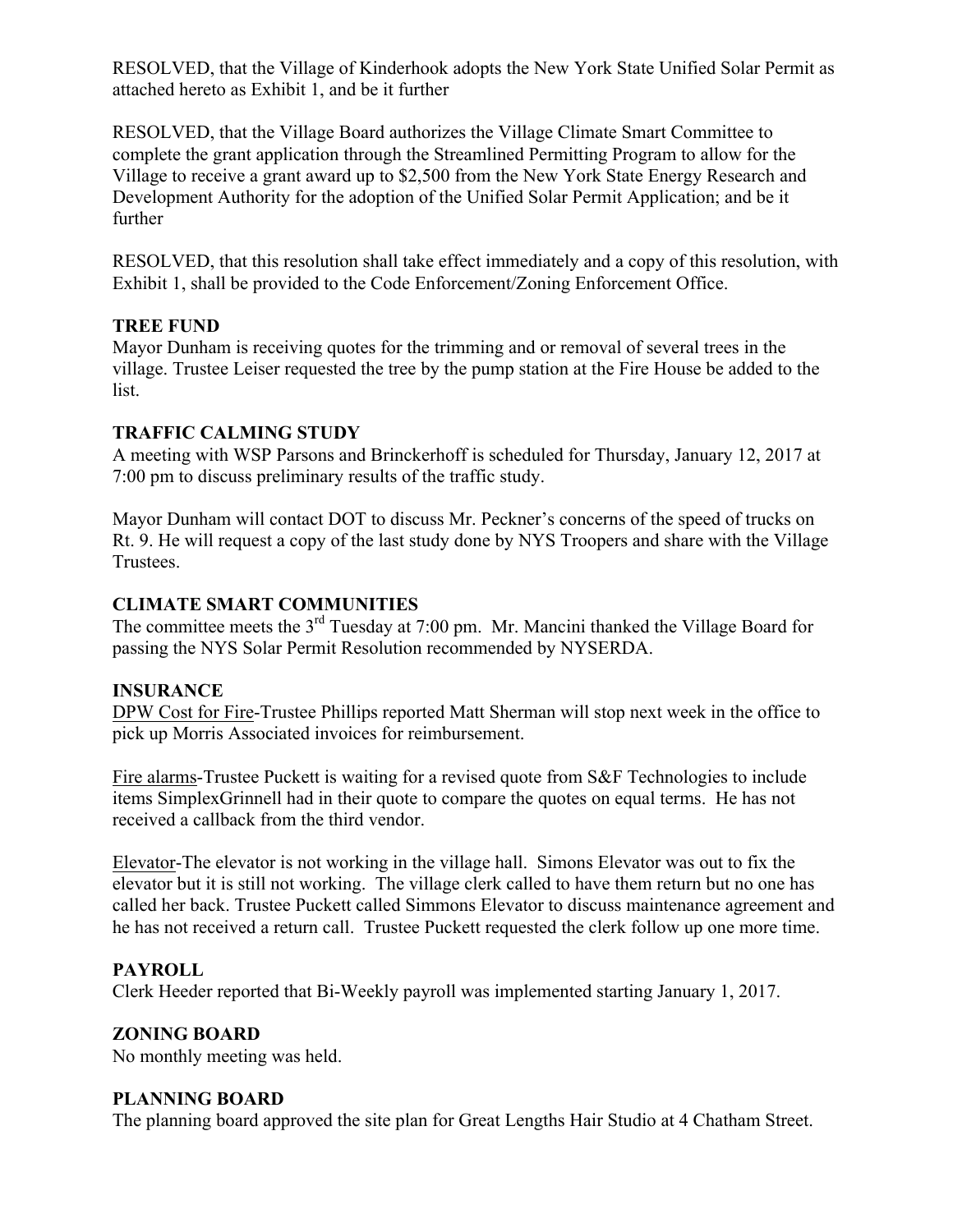POD Regulations-Village Attorney Robert Fitzsimmons submitted draft regulations for the use of PODS for the board to review.

Solar Panel Regulations-Matt Cabral presented solar panel regulations for the board to review. Sandwich Board Sign Regulations-The board is reviewing regulations to allow businesses to place sandwich board signs in the village square.

## **COMPREHENSIVE PLAN UPDATE**

The SEQR was printed in the DEC Environmental Notice Bulletin today as required and a copy will be sent to the Columbia County Planning Board.

Mark Brown received printing quotes from three vendors he will choose the lowest quote with copies made double sided unless the maps need to be printed single sided.

## **VILLAGE ELECTIONS**

Polling Place- Mayor Dunham made the following motion; seconded by Trustee Baumeister. All voted "aye".

**WHEREAS** the General Village Election of the Village of Kinderhook will be held on March 21, 2017,

**NOW BE IT RESOLVED** that the polling place for such election will be at the Village Hall, 6 Chatham Street in the Village of Kinderhook and that the polls will be open from noon until nine o'clock in the evening.

Election Inspectors-The following Resolution was made by Mayor Dunham; seconded by Trustee Baumeister. All voted "aye".

**RESOLVED THAT:** The following persons are appointed inspectors for the village election to be held on the  $21<sup>st</sup>$  day of March, 2017.

Linda Moran, Chairman Sue Lauster Mary Longacker Geraldine Smith

William Mancini, Alternate

**WHEREAS**, Registration Day is required to accomplish this action, **NOW THEREFORE BE IT RESOLVED** that Registration Day will be held for the Village of Kinderhook General Election on March 11, 2017, 12 noon to 5 PM at the Village Hall.

Inspectors of Election will meet at the foregoing place to prepare a register for the Village Election.

# **HISTORIC PRESERVATION COMMISSION**

No monthly meeting was held.

# **ECONOMIC DEVELOPMENT DIRECTOR**

The EDC Director's monthly report was received.

Renee requested the village board review the draft letter of support for legislation to allow ridesharing services throughout New York State, including Columbia County and the Hudson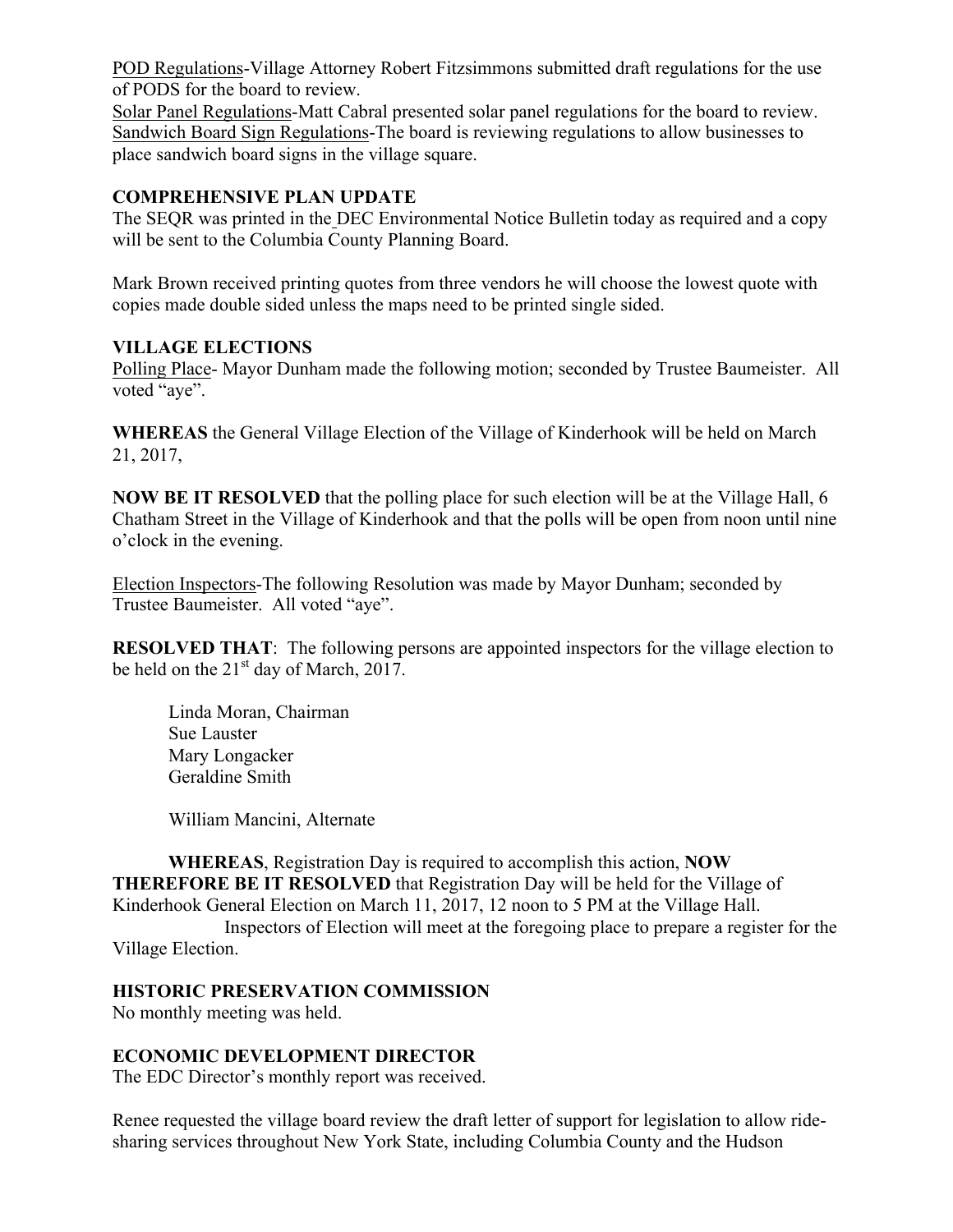Valley. Trustee Puckett requested she wait until the Governor introduces his budget. He will send Renee the bill number for her to reference in her letter.

Lighting Study- A meeting with Sage Associates is scheduled for January  $18<sup>th</sup>$  at 5:30 pm. African-American Cemetery- Warren Applegate and Ruth Piwonka are working on the cemetery and the signage.

Naming of the Village Hall  $2^{nd}$  fl- Renee will work on the contest for the naming of the  $2^{nd}$  floor of the Village Hall. The village board will judge the contest.

Kinderhook Creek Access- The designation of Kinderhook Creek as an inland waterway was included in the bill.

# **CAPITAL PROJECT PLANNING**

Mayor Dunham started to work on the Capital project planning with the current and future projects for the village. He scheduled a Special meeting for Wednesday, January 25, 2017 at 7:30 pm.

# **VILLAGE HALL**

Village Hall Bathrooms-Signs for the 1<sup>st</sup> floor bathroom doors are on.

 $2<sup>nd</sup>$  fl Repairs- A railing and miscellaneous repairs can be done by the village DPW this winter including changing of the men's room toilet. A quote to replace the bathrooms during the budget process should be obtained.

# **UNPAID WATER AND SEWER BILLS**

One unpaid sewer bill and two unpaid water bills due to foreclosure.

# **WASTEWATER COLLECTION PROJECT**

One pump was not working properly was due to the clotting of towels/rags. An email will be sent to the 35 property owners reminding them what not to put down the system. When Emmons Pump was there they believe we are having a siphoning issue and feels an anti-siphon valve needs to be installed. Trustee Phillips inquired if this is a flaw in the design. Mayor Dunham is unsure and will be doing some research and will total all the expenses thus far with the issues since the system was installed.

# **MILLS PARK**

Mayor Dunham will contact John Reilly concerning the purchase of new signs.

# **APPLICATIONS**

A motion made by Trustee Puckett approving the following applications; seconded by Trustee Leiser. All voted "aye".

a. Northern Columbia Little League is requesting the Baseball Diamond, Softball Diamond, Little League Diamond and Pavilion from 4/8 early evening and all day 4/29 for opening day.

# **RECREATION COMMISSION**

The meeting was cancelled and will not be rescheduled for the month.

# **KBPA**

No meeting held.

# **TAXPAYER TIME**